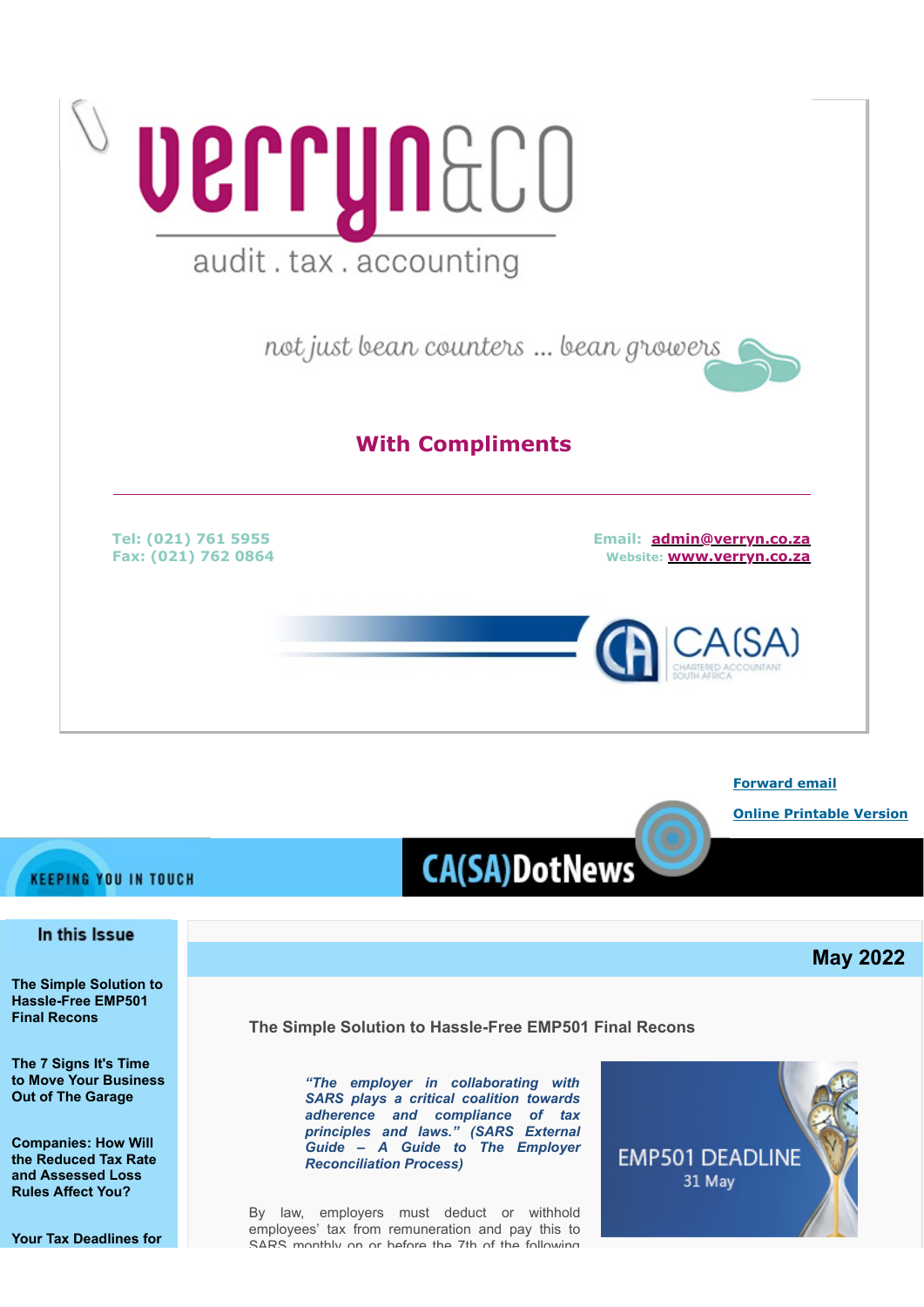**[May 2022](#page-6-0)** SARS monthly on or before the 7th of the following month with the EMP201 declarations; and must also

reconcile employees' tax during the interim reconciliation (due end October) and the annual reconciliation (due end May) when tax certificates (IRP5s/IT3(a)s) must also be issued to employees.

#### *What the EMP501 achieves*

The Employer Reconciliation Declaration (EMP501) is effectively a summary of all the monthly Employer Declarations (EMP201s) for the filing period or tax year, and as with the EMP201, also contains information regarding the ETI (Employment Tax Incentive), where applicable.

The EMP501 matches the payroll information regarding the employees' tax deducted or withheld from remuneration – the PAYE, UIF and SDL (Skills Development Levy) liability - as well as ETI, with the payments made to SARS and the information on the employees' tax certificates.

As such an EMP501 reconciliation requires:

- the monthly EMP201 employer declarations for the period detailing the payroll taxes liabilities (PAYE, SDL, UIF), as well as ETI
- all employees' updated details and correct values on their (IRP5s/IT3(a)) tax certificates
- actual payroll tax payments made to SARS.

The values on the EMP201 declarations and the tax certificates should balance with actual payments made to SARS.

An accurate and correct EMP501 reconciliation is important because SARS uses the IRP5/IT3(a) certificate information submitted by employers through the annual reconciliation process to prepopulate the employees' annual income tax returns (ITR12). Employees cannot change this information, so any incorrect information will influence the employee's personal tax assessment.

The reconciliation process also allows employers to review the monthly EMP201 declarations and if any discrepancies are identified, these must be corrected before submitting the EMP501.

Furthermore, ETI refunds (unused ETI amounts) can only be claimed by submitting interim and annual reconciliations (EMP501s). Failure to do so will result in an ETI refund being forfeited.

#### *The solution to a hassle-free EMP501 submission*

In theory, if all the employees' details are correct and updated, and each EMP201 for the period was correctly completed, submitted and paid, the EMP501 reconciliation should be quite simple.

In reality, it seldom is.

Here are a few of the most common examples where the recalculated (actual) monthly liabilities could differ from the original liability amount declared on the EMP201s:

- A delay in implementing the correct tax tables resulting in an over/under-deduction of tax.
- Any administrative timing difference in updating your payroll records with updated employee information.
- Differences arising due to fluctuations in monthly remuneration.
- An over/under-deduction where, for example, an employer spreads an employee's 13th cheque tax over a year and the employee resigns before the bonus is due.

Any differences must be reconciled and corrected before the EMP501 can be submitted.

In addition, verified and updated employer and employee information is required to successfully submit the **EMP501** reconciliation.

This all adds up to a potentially time-consuming and frustrating process. Of course, the simple solution is to ensure that at all times, the employer and employee information is updated and correct, and that each month, the correct EMP201 declarations and payments are made and that any discrepancies are corrected promptly.

Given the complex nature of employee taxes, a recognised payroll system with automatic updates when tax and other changes are made, is a crucial tool to achieve updated and correct payrolls month after month, and as a result, hassle-free EMP501 reconciliations.

#### *Running out of time?*

With the next deadline for this year's final EMP501 reconciliation around the corner, some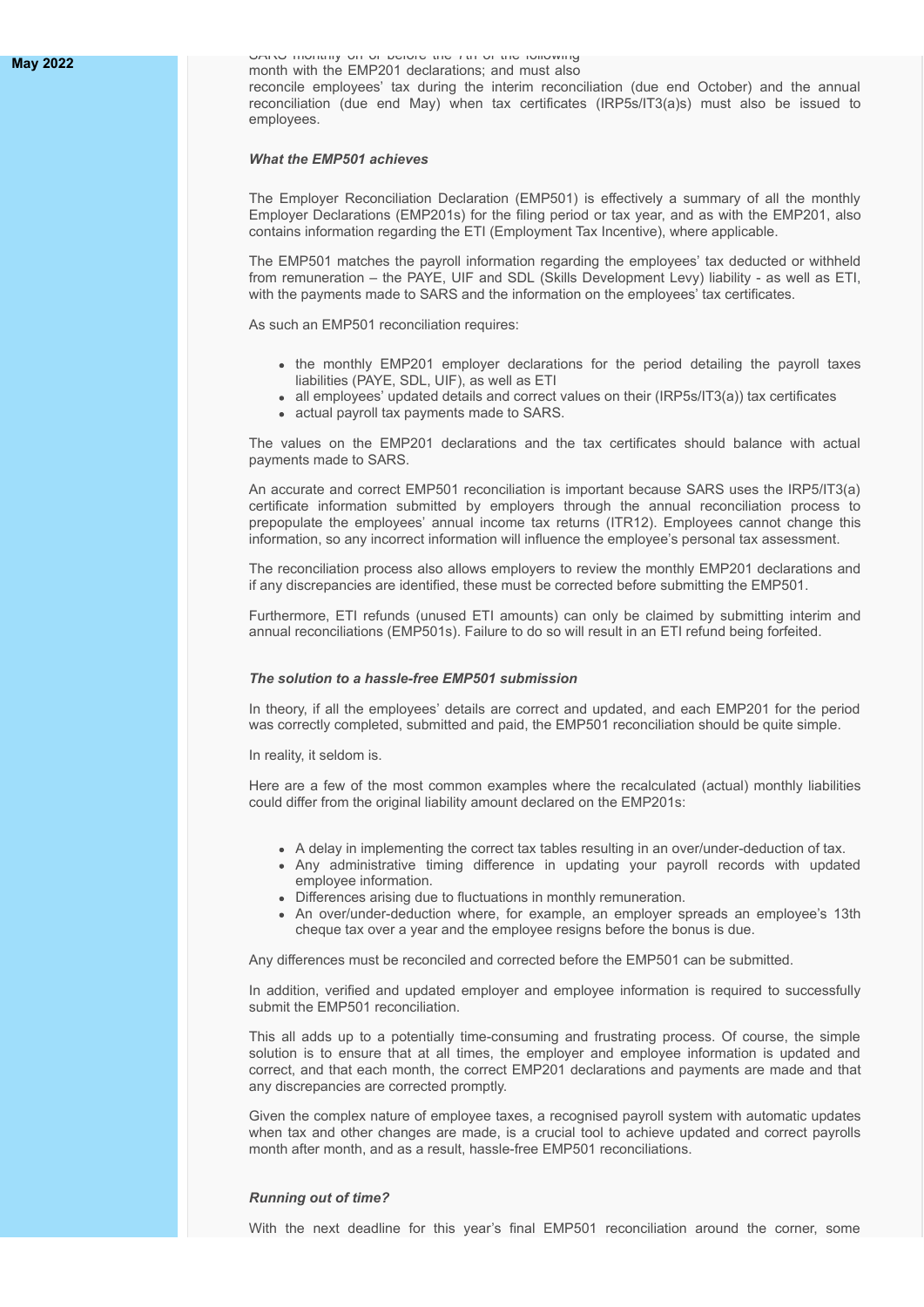companies may realise that they are running out of time.

Before the end of May, all employees' information must be verified and updated – including valid ID/passport numbers, employee income tax numbers, residential and postal addresses, payment methods and bank account details, and employee **classifications.** It is not possible to submit the EMP501 reconciliation unless all the mandatory fields for each employee are correctly completed.

The employees' tax certificates must also reflect all the income, deductions, benefits and contributions pertaining to each employee for the period, recorded under the relevant codes.

Keep in mind that this information is legally required, and you may be subject to penalties for missing information.

If there are any errors, the certificates must be rectified and the EMP501 reconciliation resubmitted. This is costly in time and resources and may result in penalties.

#### *Offences and penalties*

An employer who, 'wilfully or negligently', amongst others fails to submit monthly declarations; interim and annual reconciliations and/or the annual IRP5/IT3(a)'s is guilty of an offence and is liable, upon conviction, to either imprisonment for up to two years or both imprisonment and a fine.

Non-compliance also includes wilful or negligent failure to deliver an IRP5 to an employee or former employee, deducting or withholding employees' tax from employees without paying it to SARS, or failure to keep the correct employee certificates, EMP201 and relevant documentation for audit purposes.

The final reconciliation and submission of employee tax certificates to SARS must take place by the end of May. Not doing so will result in a PAYE admin penalty being imposed on the EMP501 return reconciliation for non-compliance. The penalties are levied in 1% increments over a period of 10 months and are based on the employer's liability for that year of assessment (12 month period). Depending on the number of months outstanding, the penalty is up to 10% of the total employees' tax liability.

Given all these obligations to be met, as well as the penalties that may apply, companies are welladvised to seek assistance from a professional with the necessary knowledge, experience and resources to assist in completing the process in the few short weeks ahead, as well as to ensure hassle-free EMP501 recons in future.

## <span id="page-2-0"></span>**The 7 Signs It's Time to Move Your Business Out of The Garage**

#### *"One doesn't discover new lands without consenting to lose sight, for a very long time, of the shore." (Andre Gide)*

All of the largest businesses in the world started small. Apple, Google, and Amazon were all famously founded in garages. Now these giant multi-billiondollar companies occupy multiple office blocks that dwarf football stadiums. This happened because at one time their founders moved them out of the garage and into the office. Moving away from a comfort zone can be frightening, but knowing when to



move a business into its own space may be one of the most important decisions a company owner can ever make. How do you know it's time to take the plunge and get your business its own space? Here are the signs.

#### 1. *You need more employees than home can handle*

This may seem like an obvious sign. Your business is doing so well that it's time to take on new staff, but you have not done it yet, because you have no idea where you would put their desks. Staff are the lifeblood of any venture and opting not to move your company in this situation would directly and immediately impact its potential for growth.

This is the simplest scenario to recognise and also the one that needs the quickest attention. It will be better to find the new office space and then hire staff, than to hire them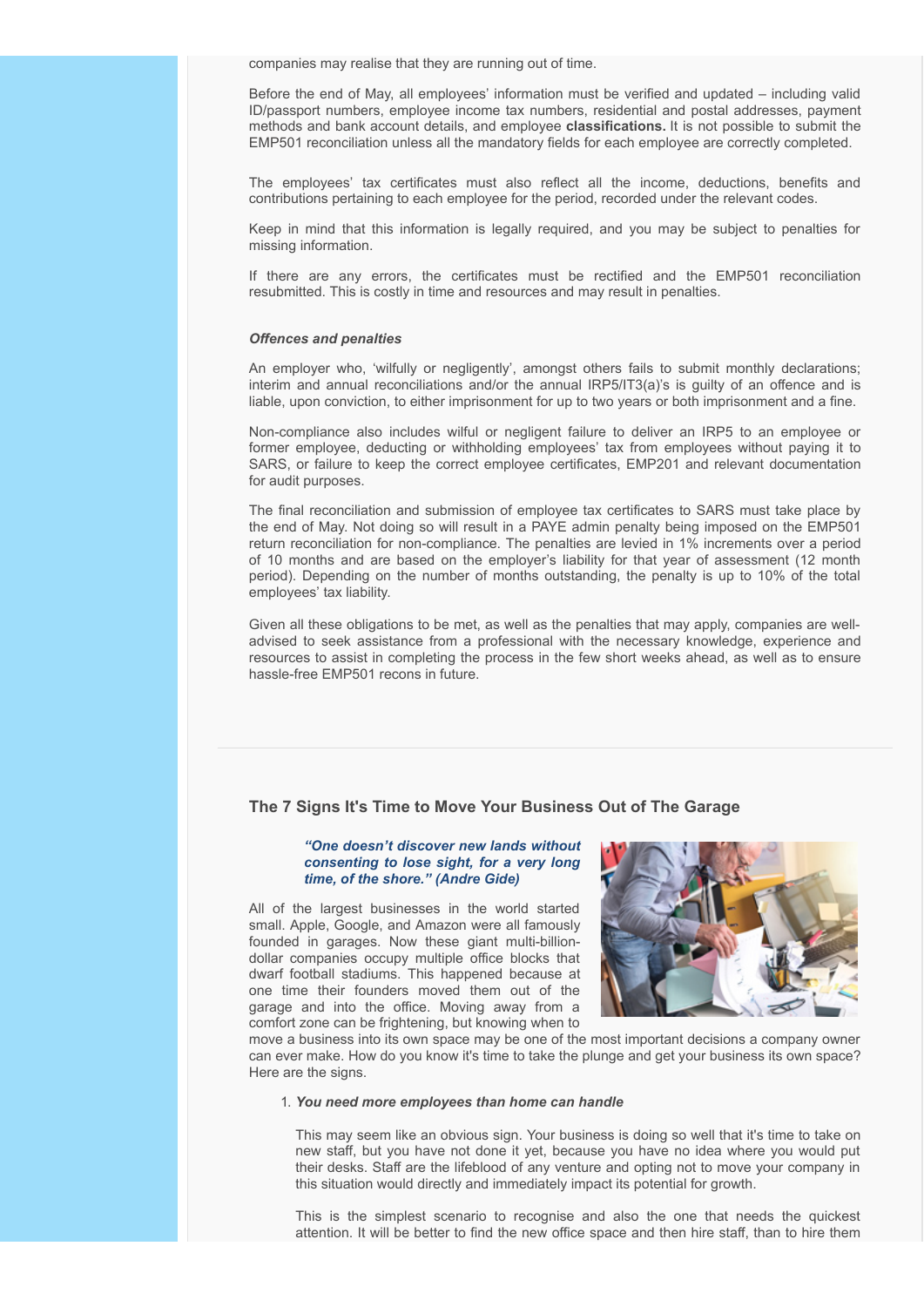now and find that once you have moved, your business is no longer situated in a convenient location for your staff.

#### 2. *You need more space*

While finding a home for staff may not be your issue, finding storage or workspace may be. If your business keeps a lot of inventory on hand or needs large work areas then it's better to find a dedicated space to grow than it is to try and fit it all in your home. While it may be feasible to work surrounded by boxes piled on top of boxes and supplies crammed in the spare bathroom for a while, eventually it's going to become unmanageable and lead to unhappiness in your home and your personal life. Workplaces where everyone needs to work on top of everyone else also cause employees to become unproductive and unhappy, which in turn leads to disappointed customers, and a decrease in business. If you don't find a new space to fit the business, you will soon find the business decreases to fit the space.

#### 3. *You want to create a brand identity*

Your brand is about more than simply the service or product you produce. Think about Google's offices and what they say about the company, the image they project, the culture they are able to create among employees and the impression it gives to customers. Working from your home may fit your own personal brand, but it becomes difficult to establish a corporate culture and image when the office itself does not reflect what you stand for.

Moving into a separate workspace allows a business to tailor that area perfectly to reflect what it is all about, and the needs of its employees and customers, better reflecting the brand you are trying to build. Even if you are happy with your employees working from home, having a small space where they can have meetings with clients, share concerns with HR or attend company functions, helps them to feel a part of something that's bigger than simply your couch at home, and lets them feel like the brand is strong, reliable and somewhere they can easily stake their long-term futures.

#### 4. *The industry is changing*

When starting your business you may have had ideas of just who your customers are and what their needs might be. A few years down the line you might be servicing an entirely different customer bracket than expected, selling products you didn't even think of initially or catering to a market that isn't even in your city. Depending on the kind of business you run, the changing demands of your customers can dictate exactly where you should be located and what your office needs to look like.

Maybe you are losing out on retail opportunities and need to move closer to customer businesses to better service their needs? Perhaps your suppliers will give you cheaper delivery costs if you are located in a different area? Maybe your customers have all semigrated away from your city? Or perhaps employees with a particular set of skills can't be found in the town where you live?

Understanding the needs of your business and your industry will help you to determine where to best situate your company and if that place isn't near your home, it's time to consider moving.

#### 5. *Home distractions*

Working on a new business from home comes with a number of benefits. It allows a founder to easily fit their lives in around the needs of a new company. There will come a time, however, where that personal life and the needs of the family, will become a distraction to the optimal operations of the company. When the demands of family life, including children, start keeping you from achieving what needs to be done then it is definitely time to move your company into its own space. Being able to establish a good work/life balance will be important if you want to both grow a successful business and have the kind of happy, healthy family life that supports the energy it takes to be an entrepreneur.

#### 6. *Money*

At the end of the day, money and affordability are going to play the largest part in deciding whether you need your own office space. Perhaps you aren't being taken seriously by the larger brands or need to scale up quickly if you are to grow? Maybe you want to move, but can't quite afford it? Carefully considering the pros and cons of moving will ultimately give you the real answer as to whether it's time to move out of home. The needs of the business and the potential for growth will have to be balanced with the costs of renting and establishing a company space before you can truly determine whether it's time to move out of the garage.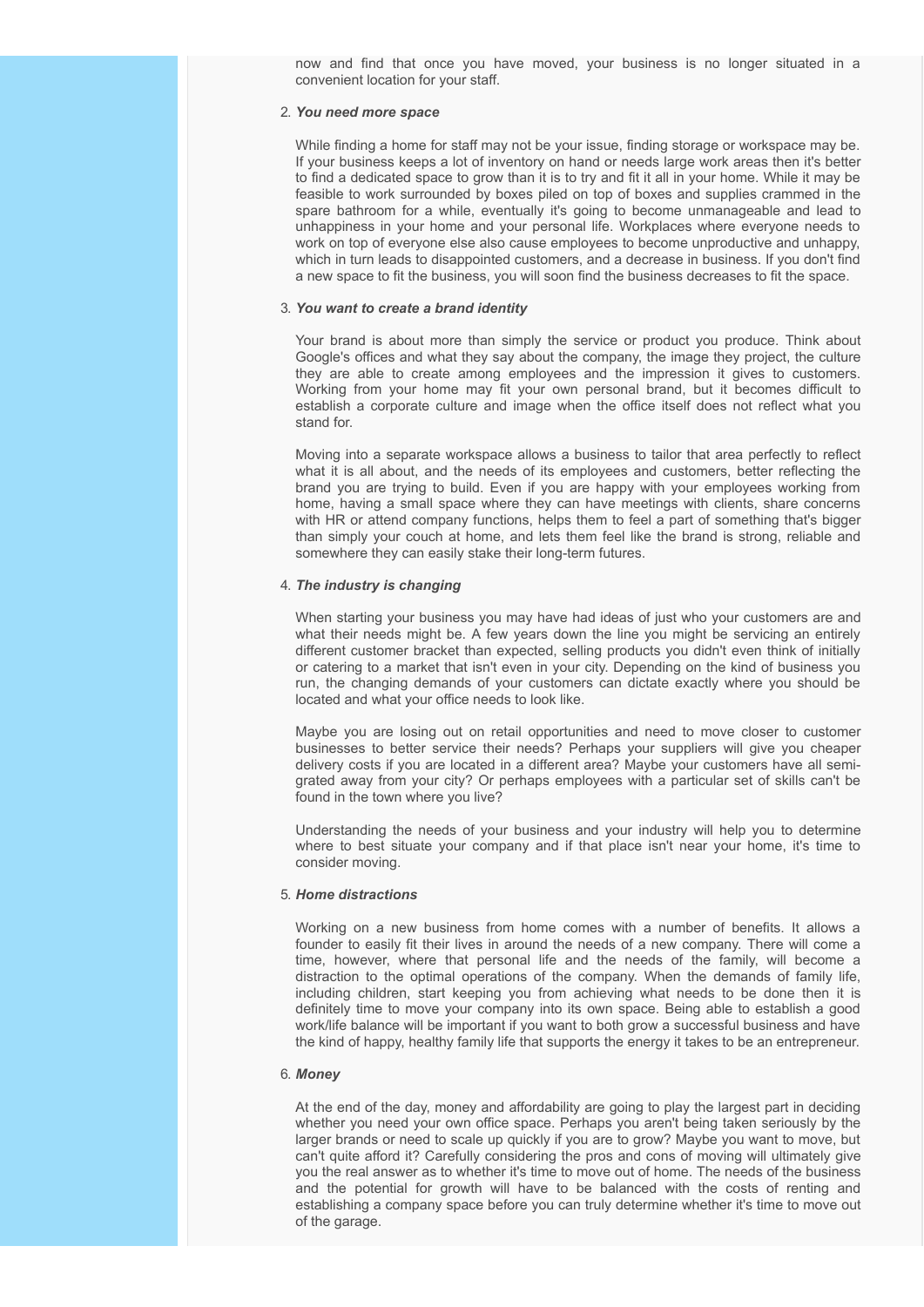When you move you must know that the benefits of moving will outweigh the costs of buying office furniture and signing a multi-year lease. You will need to take into consideration, whether you want to own or lease the new space each of which comes with different cost and tax implications, the projected growth of the company over the long term and which employees absolutely need desk space and which can work from their homes. Carefully analysing your budget and balancing it against your needs and projected earnings will give you a clear idea of whether you should move, and if that works out in your favour, and you can 100% afford to pay the bills of the new space, then it would be absolutely foolish not to.

#### 7. *Balancing the possible tax benefits*

Running a business from home can allow you some tax benefits dependent on a number of factors including how much of the house is used for the business and what exactly that space is used for. Moving into your own space may, however, provide additional tax relief that can sometimes ameliorate the costs of moving out.

Ask a professional to help you with a careful analysis of the costing and to advise you on whether you stand to benefit in this regard.

### <span id="page-4-0"></span>**Companies: How Will the Reduced Tax Rate and Assessed Loss Rules Affect You?**

#### *"What the government gives it must first take away." (John S. Coleman)*

It certainly seemed like a win for taxpayers when Finance Minister Enoch Godongwana announced in his February Budget Speech that the corporate income tax (CIT) rate has been reduced from 28% to 27% for companies with a tax year ending on or after 31 March 2023.



But as we are reminded by John Coleman's quote: "What the government gives it must first take away."

In this particular instance, to give a 1% reduction in the corporate tax rate, government limited the tax relief corporate taxpayers have enjoyed in the past in terms of assessed losses and interest deductions.

According to Treasury, South Africa is following an international trend evident over the past few years to restrict the use of assessed losses and reduce the corporate income tax rate.

#### *What's the link to the corporate tax rate reduction?*

The 1% reduction in the corporate tax rate is expected to cost the fiscus R2.6 billion -in the year of assessment commencing on or after 1 April 2022. To 'neutralise' this - and thus achieve a revenueneutral reduction in the corporate tax rate - two further changes to corporate tax rules have been made.

The first is further limitation of corporate interest deductions, specifically on multinationals; and the second is restrictions on the use of assessed losses to reduce future corporate tax liabilities.

The first involves changes to, amongst others, the scope and thresholds of the interest deduction limitation, achieved by fixing and limiting the interest deduction limitation ratio to 30% of a taxpayer's "adjusted taxable income", instead of the earlier flexible percentage (adjusted upwards and downwards based on the average repo rate) capped at 60%.

#### *What are the new assessed losses rules?*

Assessed loss rules were originally created to smooth the tax burden for:

- businesses that require a significant upfront capital outlay, causing assessed losses to accumulate before any profit is realised;
- cyclical businesses that realise losses in some years and profits in others, such as farming operations, and
- companies that suffer temporary setbacks and losses before recovering to become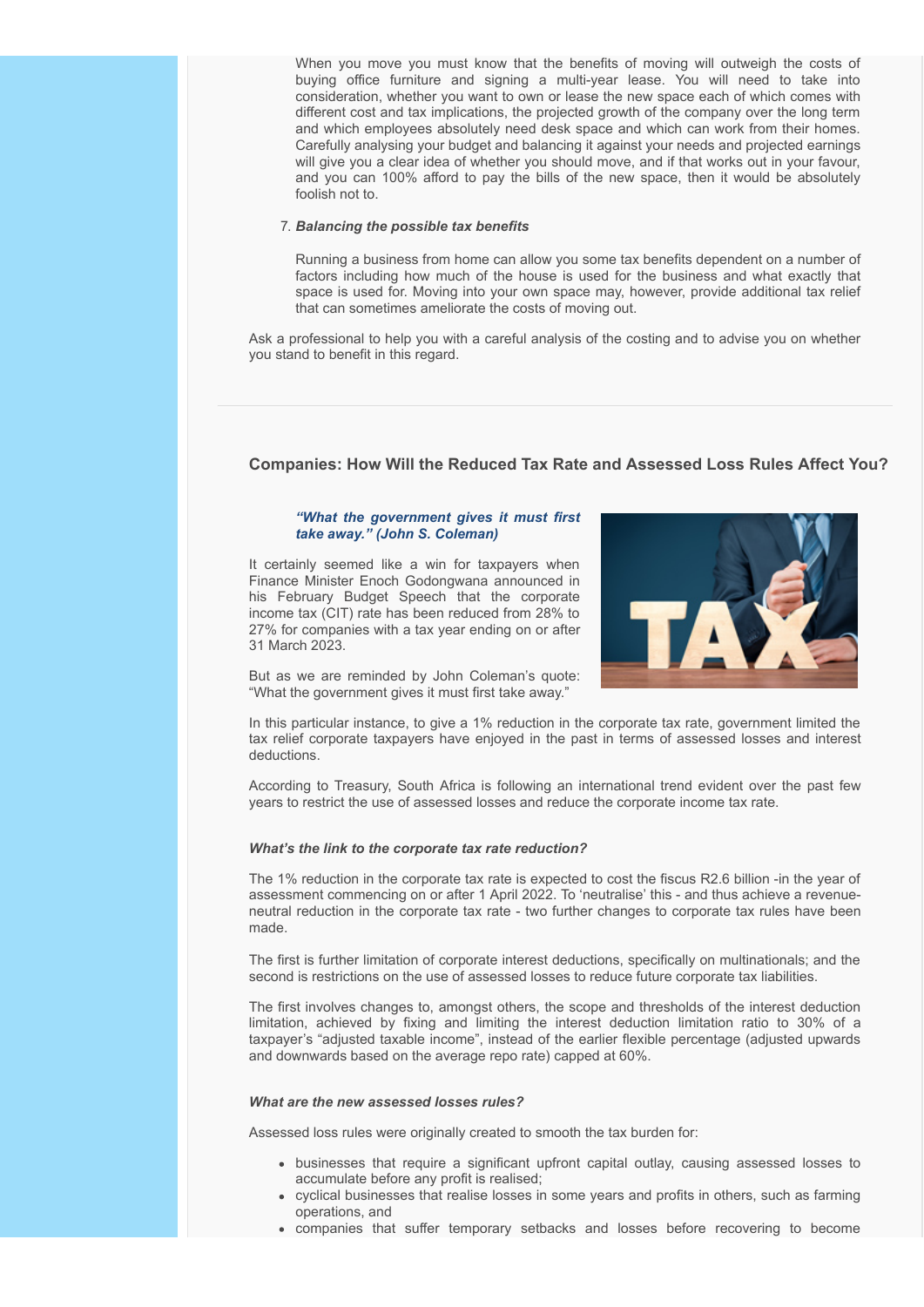profitable again.

As a result companies could previously offset the full balance of any assessed loss carried forward from a previous tax year against all its taxable income for the current year. In addition, companies could carry over any assessed loss balance remaining to future years indefinitely subject only to the requirement that the company continues to carry on a trade. In effect, it meant that a company would only become liable for income tax once it earned a taxable profit and the balance of the assessed loss was exhausted.

Under the new rules, assessed losses brought forward from a previous year of assessment regardless of the amount - can only be offset against the higher of R1 million or a maximum of 80% of taxable income for the current year.

This means that income tax will now always be levied on 20% of the taxable income for the year where the taxable income in the current year exceeds the R1 million threshold, no matter what the assessed loss balance carried forward from previous years may be. This will have adverse tax cash flow implications for some companies.

#### *Small companies unaffected, and losses are not forfeited, unless…*

Smaller companies with a taxable income below R1 million will not be affected by the new rules.

Further good news is that companies will not forfeit the balance of the assessed loss that could not be utilised. The balance can be carried forward to the next tax year, provided that the company earns income from trade in the succeeding year of assessment.

However, beware: if a company does not trade for a full year of assessment and no income is earned from such trade, the assessed loss will be lost.

#### *When do the new rules apply, and which companies are affected?*

The new rules apply to any year of assessment that ends on or after 31 March 2023, which, in more practical terms, means years of assessment that begin from 1 April 2022 onwards.

It is also important to note that the new limitation will apply to assessed losses generated prior to the effective date, as well as those arising after 1 April 2022.

Some companies will not be affected immediately, for example, companies with no assessed loss balance, or those with a taxable loss.

#### *The cash flow implications, with examples*

For those companies affected, the changes will have tax cash flow implications, best illustrated by the way of examples -

| <b>Examples</b>           |                  |                  |                  |  |
|---------------------------|------------------|------------------|------------------|--|
|                           | <b>Example 1</b> | <b>Example 2</b> | <b>Example 3</b> |  |
| <b>Previous Rules</b>     |                  |                  |                  |  |
| <b>Taxable Income</b>     | 500              | 500              | 500              |  |
| Assessed loss balance b/f | 1000             | 475              | 200              |  |
| Taxable income            | ۰                | 25               | 300              |  |
| CIT @ 28%                 |                  | 7                | 84               |  |
| AL balance c/f            | 500              | ٠                | ٠                |  |
|                           |                  |                  |                  |  |
| <b>New Rules</b>          |                  |                  |                  |  |
| <b>Taxable Income</b>     | 500              | 500              | 500              |  |
| 80% of taxable income     | 400              | 400              | 400              |  |
| Assessed loss balance b/f | 1000             | 475              | 200              |  |
| % of taxable income       | 200%             | 95%              | 40%              |  |
|                           |                  |                  |                  |  |
| Taxable income            | 100              | 100              | 300              |  |
| CIT @ $27%$               | 27               | 27               | 81               |  |
| AL balance c/f            | 600              | 75               |                  |  |